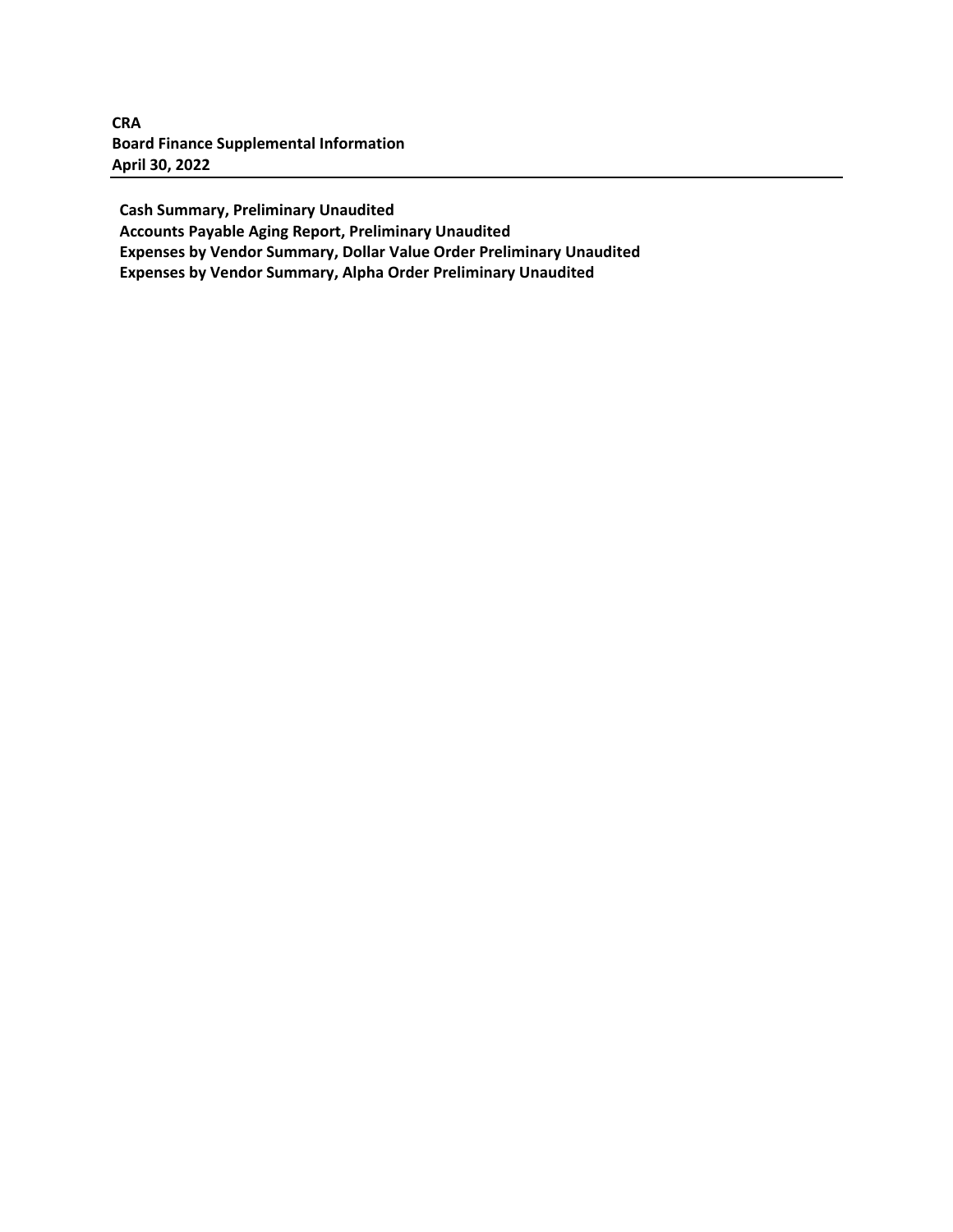### **MEMPHIS AND SHELBY COUNTY REDEVELOPMENT AGENCY Cash Summary April 30, 2022**

|                            | <b>TSB/Liberty</b><br><b>Bank</b> | <b>Pinnacle Bank</b><br>Binghampton | Total          |
|----------------------------|-----------------------------------|-------------------------------------|----------------|
| Cash - Beginning of Period | 3,899,928.65                      | 1,749,135.94                        | 5,649,064.59   |
| <b>Cash Receipts</b>       | 428.50                            |                                     | 428.50         |
| <b>Cash Disbursements</b>  | (1,836,133.28)                    |                                     | (1,836,133.28) |
| Cash - End of Period       | 2,064,223.87                      | 1,749,135.94                        | 3,813,359.81   |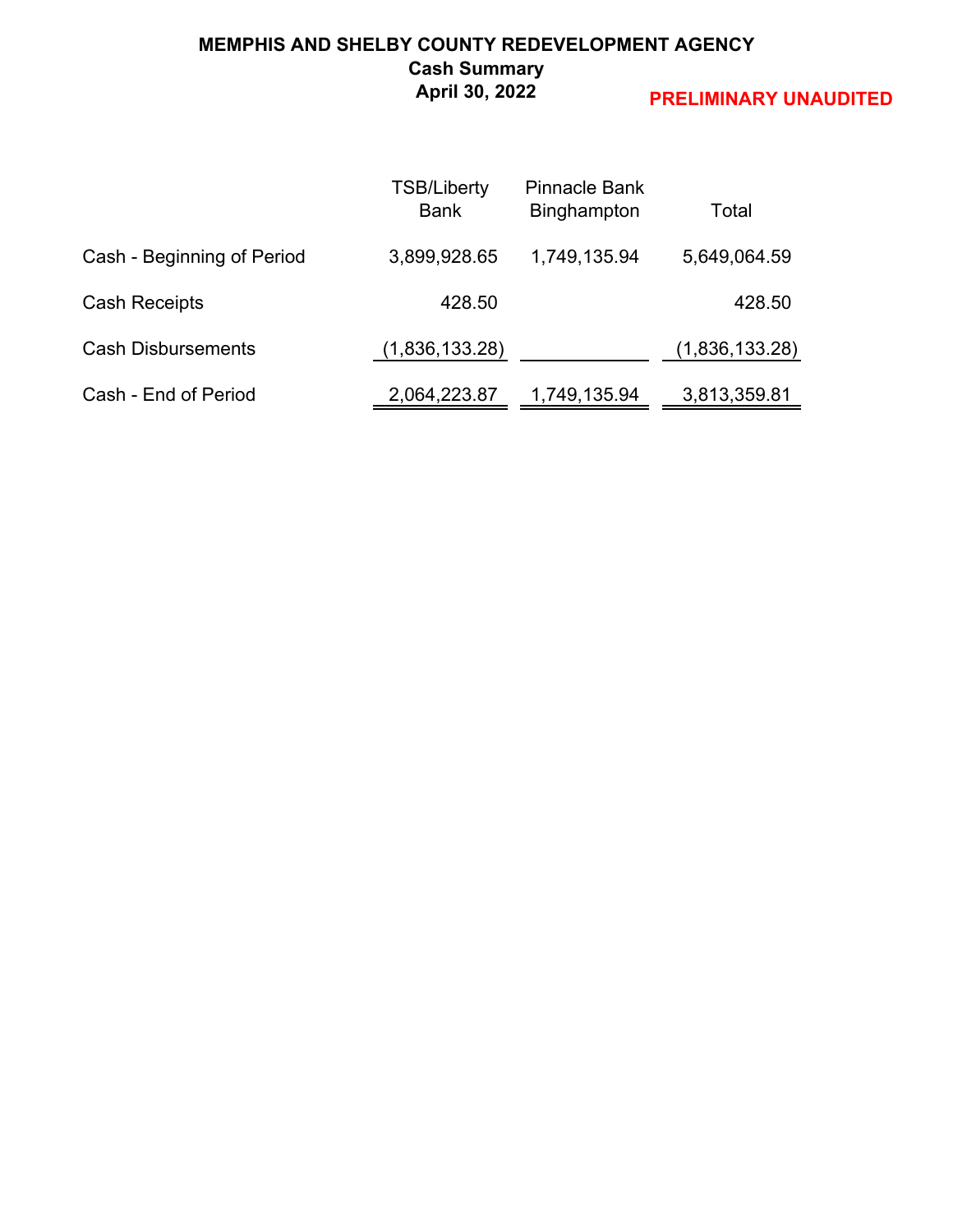# **MEMPHIS AND SHELBY COUNTY COMMUNITY REDEVELOPMENT AGENCY**

**A/P Aging Summary As of April 30, 2022**

|                                             | <b>Current</b> | $1 - 30$   | $31 - 60$    | $61 - 90$ | > 90        | <b>TOTAL</b> |
|---------------------------------------------|----------------|------------|--------------|-----------|-------------|--------------|
| 1 Source                                    | 0.00           | 0.00       | 0.00         | 805.02    | 0.00        | 805.02       |
| Affordable Lawn Care                        | 0.00           | 27,500.00  | 0.00         | 0.00      | 38.100.00   | 65.600.00    |
| <b>Alliance Works Development LLC</b>       | 0.00           | 0.00       | 0.10         | 0.00      | 0.00        | 0.10         |
| Ariel J. Cobbert                            | 1,000.00       | 0.00       | 0.00         | 0.00      | 0.00        | 1,000.00     |
| <b>B &amp; W Excavating &amp; Trucking</b>  | 0.00           | 4,300.00   | 0.00         | 0.00      | 0.00        | 4,300.00     |
| <b>B Chill Lemonade, LLC</b>                | 515.00         | 0.00       | 0.00         | 0.00      | 0.00        | 515.00       |
| <b>Barge Design Solutions, Inc.</b>         | 0.00           | 0.00       | 0.00         | 0.00      | $-2,700.00$ | $-2,700.00$  |
| <b>Barnes &amp; Brower</b>                  | 69,865.85      | 0.00       | 0.00         | 0.00      | 0.00        | 69,865.85    |
| <b>Blue Sky Couriers</b>                    | 0.00           | 54.97      | 0.00         | 0.00      | 0.00        | 54.97        |
| <b>Bluff City Fence Co.</b>                 | 0.00           | 0.00       | 11,587.83    | 16,992.27 | 3,400.00    | 31,980.10    |
| <b>Bluff City Waste Services</b>            | 505.00         | 0.00       | 0.00         | 0.00      | 0.00        | 505.00       |
| <b>Bond General Services</b>                | 21,662.70      | 0.00       | 0.00         | 0.00      | 0.00        | 21,662.70    |
| <b>Capital Fence Co.</b>                    | 8,120.55       | 0.00       | 0.00         | 0.00      | 0.00        | 8,120.55     |
| <b>Caroma Consulting, LLC</b>               | 12,406.25      | 0.00       | 0.00         | 0.00      | 0.00        | 12.406.25    |
| <b>Crystal Springs</b>                      | 77.88          | 0.00       | 0.00         | 0.00      | 0.00        | 77.88        |
| <b>DIMC LLC</b>                             | 0.00           | 550.00     | 0.00         | 0.00      | 0.00        | 550.00       |
| Door & Window Guard Systems, Inc.           | 1,378.00       | 11,491.00  | 0.00         | 0.00      | 0.00        | 12,869.00    |
| Emma Turri                                  | 0.00           | 317.67     | 0.00         | 0.00      | 0.00        | 317.67       |
| <b>ENSAFE</b>                               | 0.00           | 11,514.79  | 0.00         | 0.00      | 0.00        | 11,514.79    |
| <b>Estefany Ramirez</b>                     | 175.00         | 0.00       | 0.00         | 0.00      | 0.00        | 175.00       |
| <b>Ethic Solutions, LLC</b>                 | 3,500.00       | 29,830.00  | 0.00         | 0.00      | 0.00        | 33,330.00    |
| <b>Hawk's Tree Services</b>                 | 40,950.00      | 10,050.00  | 0.00         | 0.00      | 0.00        | 51,000.00    |
| Kimley-Horn and Associates, Inc.            | 1.255.20       | 0.00       | 0.00         | 0.00      | 0.00        | 1.255.20     |
| <b>KPS Construction LLC</b>                 | 0.00           | 8,850.00   | 0.00         | 0.00      | 0.00        | 8,850.00     |
| L & M Tree & Concrete Services              | 11,475.00      | 26,125.00  | 0.00         | 0.00      | 0.00        | 37,600.00    |
| <b>Marcus D. Ward, PLLC</b>                 | 48,471.67      | 0.00       | 0.00         | 0.00      | 0.00        | 48,471.67    |
| <b>Mejia Tree Service</b>                   | 30,020.00      | 0.00       | 0.00         | 0.00      | 0.00        | 30,020.00    |
| <b>Memphis Light Gas and Water Division</b> | 992.00         | 0.00       | 0.00         | 0.00      | 1,100.00    | 2,092.00     |
| <b>Myles Properties</b>                     | 17,302.52      | 0.00       | 0.00         | 0.00      | 0.00        | 17,302.52    |
| Novatech, Inc.                              | 0.00           | 0.00       | 0.00         | 315.50    | 0.00        | 315.50       |
| <b>OPTIMUM-MONROE BALLARD</b>               | 175.00         | 0.00       | 0.00         | 0.00      | 0.00        | 175.00       |
| <b>Pat K MaGruder</b>                       | 0.00           | 0.00       | 0.00         | 0.40      | 0.00        | 0.40         |
| <b>Paulsen Printing Company</b>             | 66.00          | 0.00       | 0.00         | 0.00      | 0.00        | 66.00        |
| <b>Rhodes Construction Company</b>          | 0.00           | 1,800.00   | 0.00         | 0.00      | 0.00        | 1,800.00     |
| <b>Robinson Tree</b>                        | 3,700.00       | 8,825.00   | 0.00         | 0.00      | 0.00        | 12,525.00    |
| <b>Rosewood Renovations</b>                 | 0.00           | 5,310.16   | 0.00         | 0.00      | 0.00        | 5.310.16     |
| <b>TacoNGanas, LLC</b>                      | 3,300.00       | 0.00       | 0.00         | 0.00      | 0.00        | 3,300.00     |
| Tamburrino, Inc.                            | 2,096.41       | 0.00       | 0.00         | 0.00      | 0.00        | 2,096.41     |
| <b>TAUBKEN FILM AND VIDEO</b>               | 0.00           | 1,500.00   | 0.00         | 0.00      | 0.00        | 1,500.00     |
| The Daily News Publishing, Inc.             | 29.00          | 0.00       | 0.00         | 0.00      | 0.00        | 29.00        |
| <b>TIVIC Construction, Inc.</b>             | 24.579.27      | 33,828.19  | 0.00         | 0.00      | 0.00        | 58.407.46    |
| <b>Trotz Real Estate Services, Inc.</b>     | 7,000.00       | 3,900.00   | 0.00         | 0.00      | 0.00        | 10,900.00    |
| <b>Vital Records Control</b>                | 204.86         | 0.00       | 0.00         | 0.00      | 0.00        | 204.86       |
| <b>W &amp; T Contracting Corp</b>           | 64,288.56      | 0.00       | 0.00         | 0.00      | 0.00        | 64,288.56    |
| <b>Wagner General Contractors, Inc.</b>     | 0.00           | 588,615.91 | 0.00         | 0.00      | 0.00        | 588,615.91   |
| <b>What you Need General Services</b>       | 0.00           | 0.00       | 9,000.00     | 0.00      | 0.00        | 9,000.00     |
| <b>Wolf River Harbor Holdings, LLC</b>      | 0.00           | 0.00       | 1,154,784.95 | 0.00      | 0.00        | 1,154,784.95 |
| TOTAL                                       | 375,111.72     | 774,362.69 | 1,175,372.88 | 18,113.19 | 39,900.00   | 2,382,860.48 |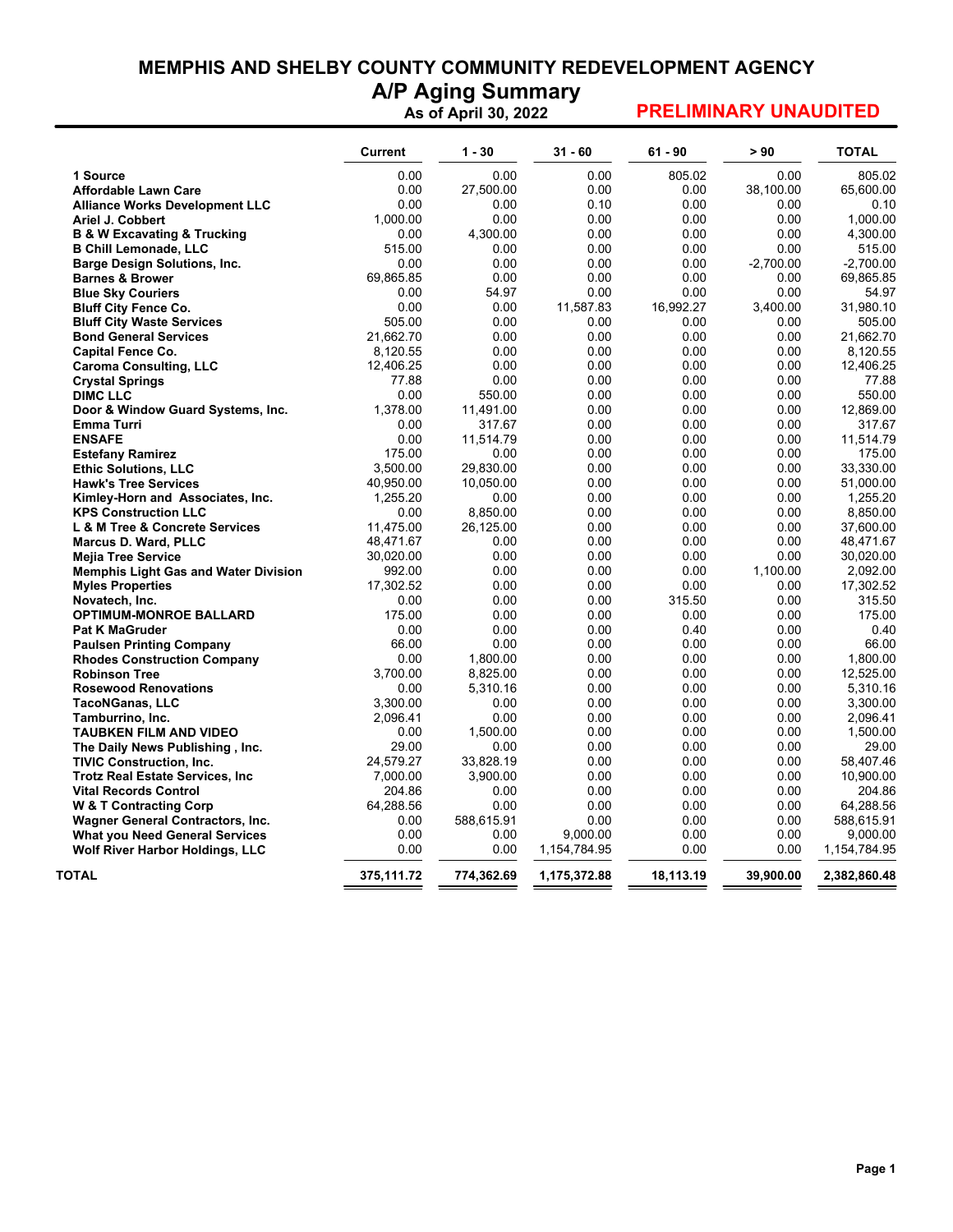**6:49 PM MEMPHIS AND SHELBY COUNTY COMMUNITY REDEVELOPMENT AGENCY**

#### **05/31/22 Expenses by Vendor Summary**

**Accrual Basis July 2021 through April 2022**

|                                                                                       | Jul '21 - Apr 22         |
|---------------------------------------------------------------------------------------|--------------------------|
| <b>W &amp; T Contracting Corp</b>                                                     | 1,990,357.42             |
| <b>Wagner General Contractors, Inc.</b>                                               | 1,980,871.43             |
| <b>Acuff Enterprises, Inc dba/Scott Contract</b>                                      | 1,854,072.73             |
| <b>Wolf River Harbor Holdings, LLC</b>                                                | 1,654,784.95             |
| <b>Hawk's Tree Services</b>                                                           | 1,030,000.00             |
| <b>Robinson Tree</b>                                                                  | 1,000,695.00             |
| <b>Mejia Tree Service</b><br><b>Affordable Lawn Care</b>                              | 954,200.00<br>910,650.00 |
| <b>Barnes &amp; Brower</b>                                                            | 784,905.25               |
| Flash Landscaping & General Cleaning Serv                                             | 716,683.47               |
| <b>ENSAFE</b>                                                                         | 445,510.63               |
| <b>KPS Construction LLC</b>                                                           | 422,122.10               |
| <b>TIVIC Construction, Inc.</b>                                                       | 374,408.93               |
| <b>Rhodes Construction Company</b>                                                    | 271,016.52               |
| <b>Myles Properties</b>                                                               | 245,309.49               |
| <b>Ethic Solutions, LLC</b>                                                           | 236,312.13               |
| <b>B &amp; W Excavating &amp; Trucking</b><br><b>Powers Hill Design LLC</b>           | 197,150.00<br>195,785.00 |
| <b>Quinn's Family Landscaping</b>                                                     | 190,435.69               |
| <b>Bond General Services</b>                                                          | 187,516.02               |
| <b>Portrait Transportation</b>                                                        | 169.910.72               |
| <b>Irby Enterprise</b>                                                                | 145,927.61               |
| Kimley-Horn and Associates, Inc.                                                      | 144,935.49               |
| <b>Sol Engineering Services, LLC</b>                                                  | 142,551.20               |
| C-1, Inc.                                                                             | 134,782.22               |
| <b>Barge Design Solutions, Inc.</b>                                                   | 128,171.78               |
| <b>Alliance Works Development LLC</b><br><b>Network Construction &amp; Janitorial</b> | 114,400.15<br>111,599.35 |
| <b>Recreational Concepts</b>                                                          | 108,393.76               |
| <b>Capital Fence Co.</b>                                                              | 107,955.94               |
| Memphis light                                                                         | 107,618.00               |
| <b>Caroma Consulting, LLC</b>                                                         | 103,404.17               |
| L & M Tree & Concrete Services                                                        | 102,275.00               |
| <b>Fifer &amp; Associates</b>                                                         | 99,775.00                |
| Tech Fix, LLC                                                                         | 96,871.26                |
| <b>Promise Development Corporation</b>                                                | 87,768.50                |
| Ernest R. Sawyer Enterprises, Inc.<br><b>Memphis Fence Company</b>                    | 87,466.30<br>84,260.00   |
| Adams Keegan                                                                          | 81,718.27                |
| <b>American Express</b>                                                               | 78,035.35                |
| <b>Bluff City Fence Co.</b>                                                           | 77,041.07                |
| <b>Art With a Heartbeat</b>                                                           | 65,402.48                |
| <b>Marcus D. Ward, PLLC</b>                                                           | 63,160.33                |
| The Hagler Law Group, PLLC                                                            | 56,420.34                |
| <b>West Memphis Fence &amp; Consruction, LLC</b>                                      | 50,815.00                |
| <b>What you Need General Services</b><br><b>Trotz Real Estate Services, Inc.</b>      | 47,671.11<br>44,600.00   |
| <b>Malasri Engineering, PLLC</b>                                                      | 44,574.94                |
| Door & Window Guard Systems, Inc.                                                     | 43,514.00                |
| <b>City Homes Renovations, LLC</b>                                                    | 43,140.00                |
| Architecture, Inc.                                                                    | 41,562.09                |
| <b>Community Foundation of Greater Memphis</b>                                        | 39,000.00                |
| <b>Robert Half</b>                                                                    | 37,245.00                |
| MuniCap Inc.                                                                          | 29,456.25                |
| <b>SCHWEND LANDSCAPE MANAGEMENT</b>                                                   | 27,825.00                |
| <b>West TN Regional CDC</b><br><b>CURRELL PROGRAM MANAGEMENT, LLC</b>                 | 25,116.40<br>24,974.50   |
| <b>Pete Mitchell &amp; Associates</b>                                                 | 24,310.00                |
| <b>BALCH &amp; BINGHAM, LLP</b>                                                       | 22,793.15                |
| Emma Turri                                                                            | 22,777.93                |
| <b>Carpenter Law, PLLC</b>                                                            | 21,443.70                |
| <b>West TN Community Development Corporation</b>                                      | 20,444.59                |
| City of Memphis, Division of Engineering                                              | 14,818.96                |
| <b>SR Consulting, LLC</b>                                                             | 14,612.88                |
| <b>Rosewood Renovations</b>                                                           | 13,659.83                |
| John Green & Co & Sherry A. Cole, Realtor<br><b>ABES Engineering</b>                  | 13,500.00<br>13,242.50   |
|                                                                                       |                          |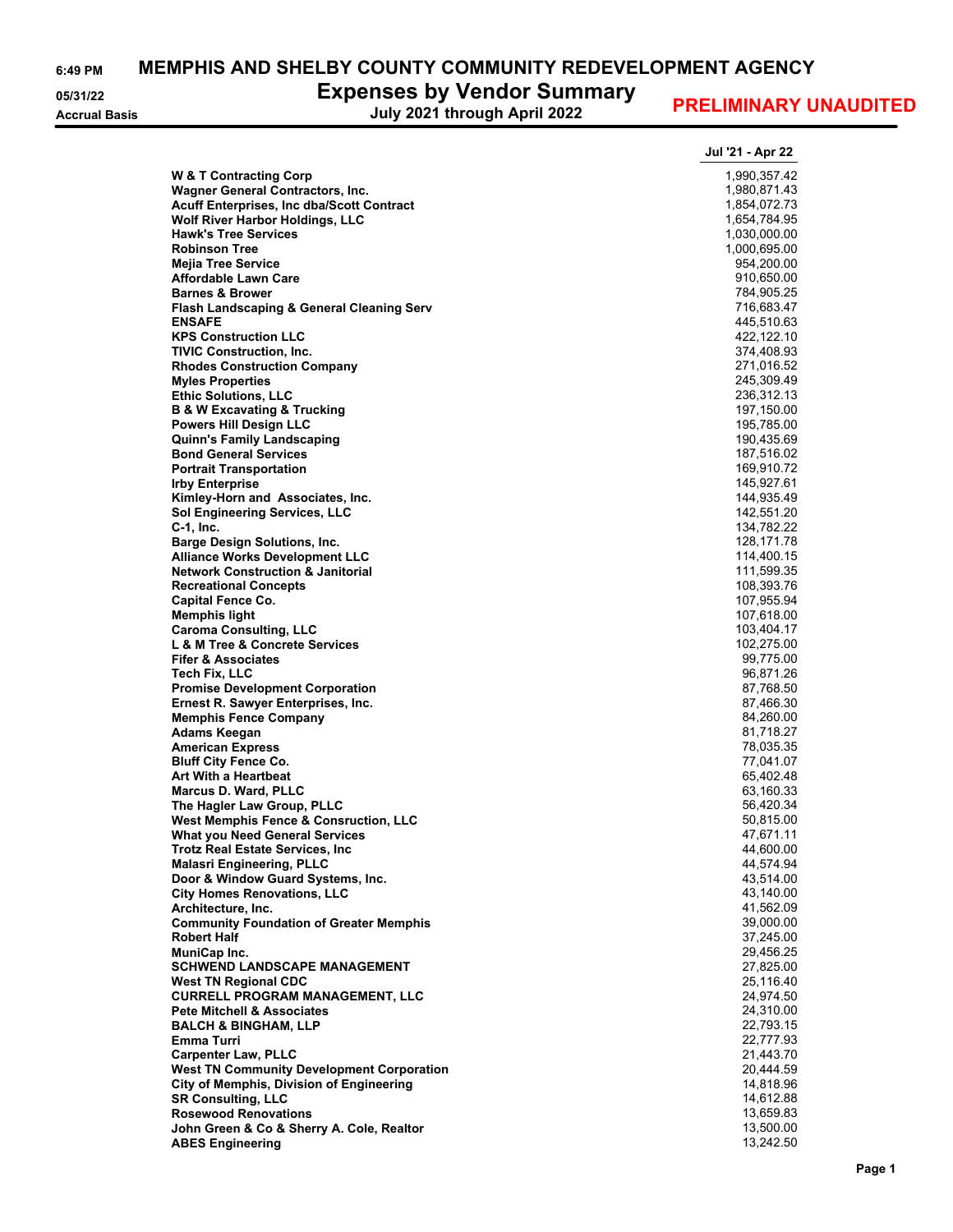|--|

# **6:49 PM MEMPHIS AND SHELBY COUNTY COMMUNITY REDEVELOPMENT AGENCY 05/31/22 Expenses by Vendor Summary**

**Accrual Basis July 2021 through April 2022**

|                                                                             | Jul '21 - Apr 22     |
|-----------------------------------------------------------------------------|----------------------|
| Garth Media, LLC                                                            | 12,242.85            |
| <b>Everroad Mechanical Contractors</b>                                      | 11,850.00            |
| <b>Shinaults Cleaning and Landscaping</b>                                   | 10,572.74            |
| Rosenblum Goldenhersh                                                       | 10,040.50            |
| Neighborhood Christian Center                                               | 9,966.18             |
| <b>Memphis Light Gas and Water Division</b>                                 | 9,478.29             |
| Tamburrino, Inc.<br><b>PFM Financial Services, LLC</b>                      | 8,596.41<br>8,045.00 |
| <b>TacoNGanas, LLC</b>                                                      | 7,750.00             |
| <b>Balch &amp; Bingham</b>                                                  | 7,323.57             |
| <b>CLICK-UP</b>                                                             | 6,458.49             |
| Jessie Bryant Roofing                                                       | 6,450.00             |
| <b>OPTIMUM-MONROE BALLARD</b>                                               | 5,823.90             |
| Comcast                                                                     | 5,545.61             |
| <b>Paulsen Printing Company</b><br><b>Clinton Smith</b>                     | 5,040.89<br>4,942.97 |
| Orkin, LLC                                                                  | 4,771.20             |
| <b>Rosalyn Willis</b>                                                       | 4,573.61             |
| <b>Big Momma'S &amp; Granny's Catering</b>                                  | 4,265.95             |
| <b>Environmental System Research Institute</b>                              | 3,873.19             |
| <b>Control Alt Designs</b>                                                  | 3,700.00             |
| <b>Vivian Ekstrom</b>                                                       | 3,588.06             |
| State of Tennessee, Div. of Remediation<br><b>Bluff City Waste Services</b> | 3,125.00             |
| V. Lynn Evans, CPA                                                          | 3,105.00<br>3,075.00 |
| Novatech, Inc.                                                              | 3,017.24             |
| <b>OSB Services, LLC</b>                                                    | 2,947.07             |
| 1 Source                                                                    | 2,630.05             |
| <b>Regions Bank</b>                                                         | 2,500.00             |
| <b>DIMC LLC</b>                                                             | 2,395.00             |
| <b>NEW BALLETT ENSEMBLE AND SCHOOL</b>                                      | 2,150.00             |
| <b>EKPE ABIOTO</b><br><b>NOLAN</b>                                          | 2,000.00<br>1,950.00 |
| <b>AYE LEIGH PROJECTS</b>                                                   | 1,750.00             |
| fernvie, LLC                                                                | 1,750.00             |
| <b>PRIZM ENSEMBLE</b>                                                       | 1,600.00             |
| Pops Old School Hotdogs                                                     | 1,517.00             |
| <b>TAUBKEN FILM AND VIDEO</b><br><b>Reginald Randolph</b>                   | 1,500.00<br>1,500.00 |
| Let's Be Frank!                                                             | 1,488.00             |
| <b>Rainbow Pest Control, Inc</b>                                            | 1,359.00             |
| La Guadalupanna Food Truck                                                  | 1,352.00             |
| <b>New Tri-State Defender</b>                                               | 1,170.00             |
| <b>Kimani Shotwell</b>                                                      | 1,060.39             |
| <b>Vital Records Control</b><br><b>Patriot Security Group</b>               | 1,051.73<br>1,029.00 |
| Ariel J. Cobbert                                                            | 1,000.00             |
| <b>Sponseller &amp; McGry Construction</b>                                  | 954.00               |
| <b>Dell Marketing, LP</b>                                                   | 920.00               |
| <b>Estefany Ramirez</b>                                                     | 893.91               |
| <b>Malcolm Jenifer</b>                                                      | 840.00               |
| The Daily News Publishing, Inc.                                             | 837.39               |
| <b>Andrew Murray</b><br><b>STEPHEN LEE</b>                                  | 833.40<br>800.00     |
| Lisa Ivy                                                                    | 707.38               |
| FedEx                                                                       | 694.39               |
| St. Mary's Episcopal Cathedral                                              | 686.67               |
| <b>Torti Gallas + Partners</b>                                              | 677.50               |
| <b>Mempops Mobile</b>                                                       | 663.00               |
| <b>SIGNWORKS</b><br><b>B Chill Lemonade, LLC</b>                            | 628.28<br>515.00     |
| <b>Crystal Springs</b>                                                      | 466.60               |
| <b>National Housing &amp; Rehabilitation Assoc</b>                          | 450.00               |
| <b>Flamingo Graphics</b>                                                    | 450.00               |
| <b>Pat K MaGruder</b>                                                       | 410.40               |
| <b>OCTAVIA JONES</b>                                                        | 400.00               |
| <b>LONDON BRUCE</b>                                                         | 360.00               |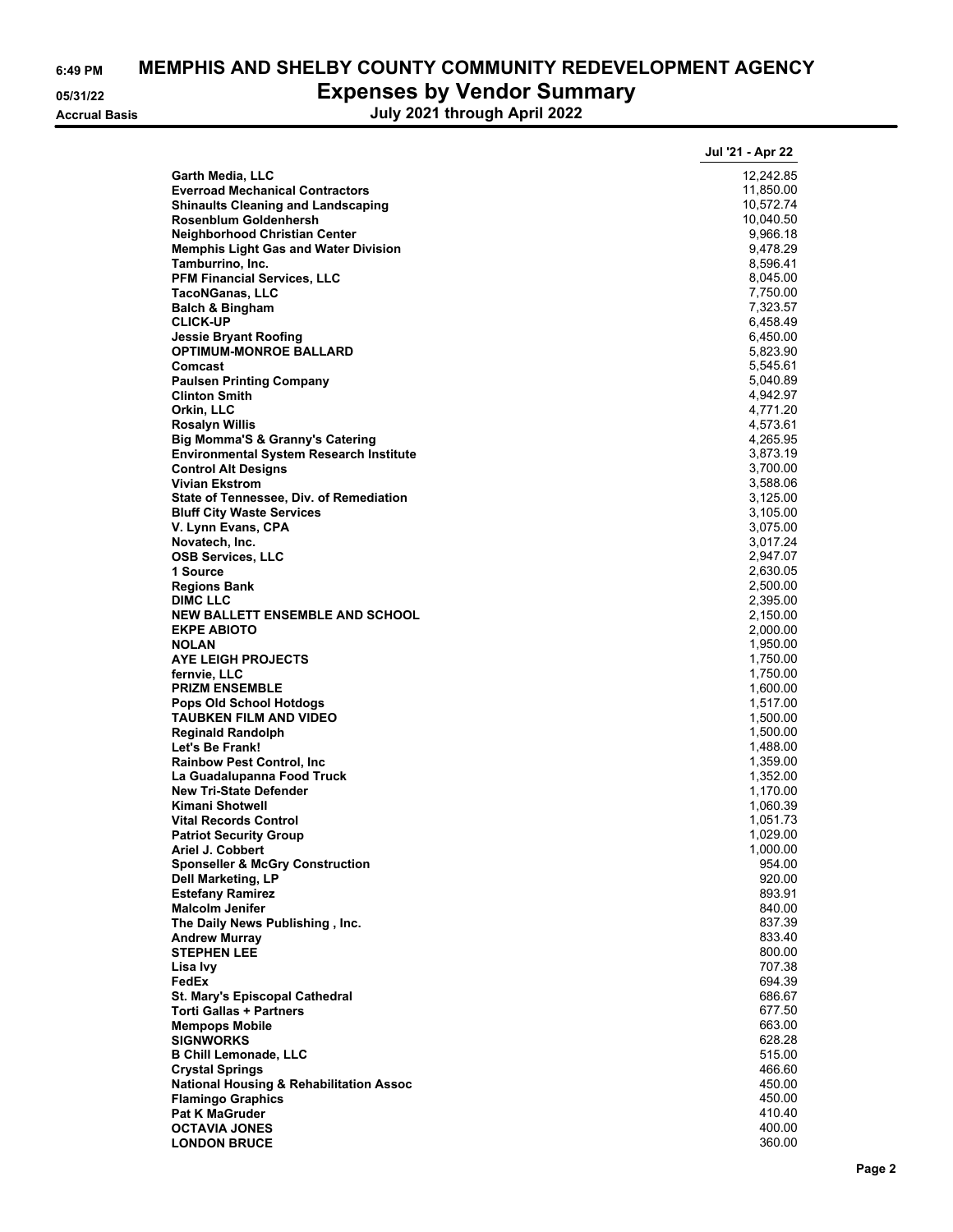| 6:49 PM              | <b>MEMPHIS AND SHELBY COUNTY COMMUNITY REDEVE</b> |
|----------------------|---------------------------------------------------|
| 05/31/22             | <b>Expenses by Vendor Summary</b>                 |
| <b>Accrual Basis</b> | July 2021 through April 2022                      |

| SHELBY COUNTY COMMUNITY REDEVELOPMENT AGENCY<br><b>Expenses by Vendor Summary</b> |                  |
|-----------------------------------------------------------------------------------|------------------|
| July 2021 through April 2022                                                      |                  |
|                                                                                   | Jul '21 - Apr 22 |

|                                  | Jul '21 - Apr 22 |
|----------------------------------|------------------|
| <b>MEMPHIS BUSINESS ACADEMY</b>  | 300.00           |
| <b>Blue Sky Couriers</b>         | 297.30           |
| <b>Erica Jefferson</b>           | 219.50           |
| Office Depot, Inc.               | 196.57           |
| <b>Glankler Brown, PLLC</b>      | 150.00           |
| <b>Pinnacle Bank</b>             | 80.00            |
| <b>ULINE</b>                     | 40.50            |
| <b>Hicks Convention Services</b> | 0.00             |
| <b>TOTAL</b>                     | 19,041,121.56    |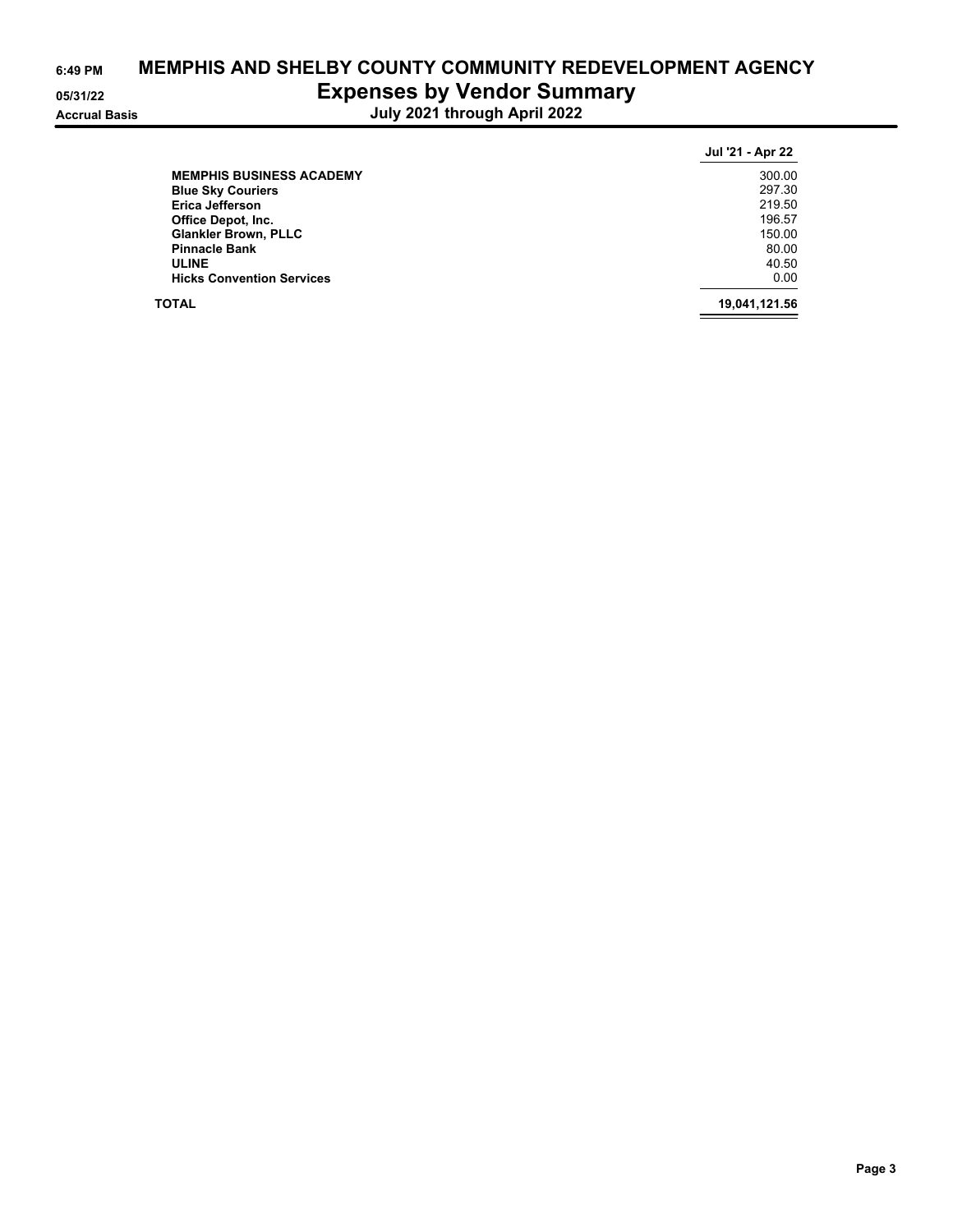**6:51 PM MEMPHIS AND SHELBY COUNTY COMMUNITY REDEVELOPMENT AGENCY**

**05/31/22 Expenses by Vendor Summary**

**Accrual Basis July 2021 through April 2022**

|                                                             | Jul '21 - Apr 22        |
|-------------------------------------------------------------|-------------------------|
| 1 Source                                                    | 2,630.05                |
| <b>ABES Engineering</b>                                     | 13,242.50               |
| Acuff Enterprises, Inc dba/Scott Contract                   | 1,854,072.73            |
| Adams Keegan                                                | 81,718.27               |
| <b>Affordable Lawn Care</b>                                 | 910,650.00              |
| <b>Alliance Works Development LLC</b>                       | 114,400.15              |
| <b>American Express</b>                                     | 78,035.35               |
| <b>Andrew Murray</b>                                        | 833.40                  |
| Architecture, Inc.                                          | 41,562.09               |
| Ariel J. Cobbert                                            | 1,000.00                |
| Art With a Heartbeat<br><b>AYE LEIGH PROJECTS</b>           | 65,402.48               |
| <b>B &amp; W Excavating &amp; Trucking</b>                  | 1,750.00<br>197,150.00  |
| <b>B Chill Lemonade, LLC</b>                                | 515.00                  |
| <b>Balch &amp; Bingham</b>                                  | 7,323.57                |
| <b>BALCH &amp; BINGHAM, LLP</b>                             | 22,793.15               |
| <b>Barge Design Solutions, Inc.</b>                         | 128, 171.78             |
| <b>Barnes &amp; Brower</b>                                  | 784,905.25              |
| <b>Big Momma'S &amp; Granny's Catering</b>                  | 4,265.95                |
| <b>Blue Sky Couriers</b>                                    | 297.30                  |
| <b>Bluff City Fence Co.</b>                                 | 77,041.07               |
| <b>Bluff City Waste Services</b>                            | 3,105.00                |
| <b>Bond General Services</b>                                | 187,516.02              |
| $C-1$ , Inc.                                                | 134,782.22              |
| <b>Capital Fence Co.</b>                                    | 107,955.94              |
| <b>Caroma Consulting, LLC</b><br><b>Carpenter Law, PLLC</b> | 103,404.17<br>21,443.70 |
| <b>City Homes Renovations, LLC</b>                          | 43,140.00               |
| <b>City of Memphis, Division of Engineering</b>             | 14,818.96               |
| <b>CLICK-UP</b>                                             | 6,458.49                |
| <b>Clinton Smith</b>                                        | 4,942.97                |
| Comcast                                                     | 5,545.61                |
| <b>Community Foundation of Greater Memphis</b>              | 39,000.00               |
| <b>Control Alt Designs</b>                                  | 3,700.00                |
| <b>Crystal Springs</b>                                      | 466.60                  |
| <b>CURRELL PROGRAM MANAGEMENT, LLC</b>                      | 24,974.50               |
| Dell Marketing, LP                                          | 920.00                  |
| <b>DIMC LLC</b><br>Door & Window Guard Systems, Inc.        | 2,395.00<br>43,514.00   |
| <b>EKPE ABIOTO</b>                                          | 2,000.00                |
| <b>Emma Turri</b>                                           | 22,777.93               |
| <b>ENSAFE</b>                                               | 445,510.63              |
| <b>Environmental System Research Institute</b>              | 3,873.19                |
| Erica Jefferson                                             | 219.50                  |
| Ernest R. Sawyer Enterprises, Inc.                          | 87,466.30               |
| <b>Estefany Ramirez</b>                                     | 893.91                  |
| <b>Ethic Solutions, LLC</b>                                 | 236,312.13              |
| <b>Everroad Mechanical Contractors</b>                      | 11,850.00               |
| FedEx<br>fernvie, LLC                                       | 694.39<br>1,750.00      |
| <b>Fifer &amp; Associates</b>                               | 99,775.00               |
| <b>Flamingo Graphics</b>                                    | 450.00                  |
| Flash Landscaping & General Cleaning Serv                   | 716,683.47              |
| Garth Media, LLC                                            | 12,242.85               |
| <b>Glankler Brown, PLLC</b>                                 | 150.00                  |
| <b>Hawk's Tree Services</b>                                 | 1,030,000.00            |
| <b>Hicks Convention Services</b>                            | 0.00                    |
| <b>Irby Enterprise</b>                                      | 145,927.61              |
| <b>Jessie Bryant Roofing</b>                                | 6,450.00                |
| John Green & Co & Sherry A. Cole, Realtor                   | 13,500.00               |
| Kimani Shotwell<br>Kimley-Horn and Associates, Inc.         | 1,060.39<br>144,935.49  |
| <b>KPS Construction LLC</b>                                 | 422,122.10              |
| L & M Tree & Concrete Services                              | 102,275.00              |
| La Guadalupanna Food Truck                                  | 1,352.00                |
| Let's Be Frank!                                             | 1,488.00                |
| Lisa Ivy                                                    | 707.38                  |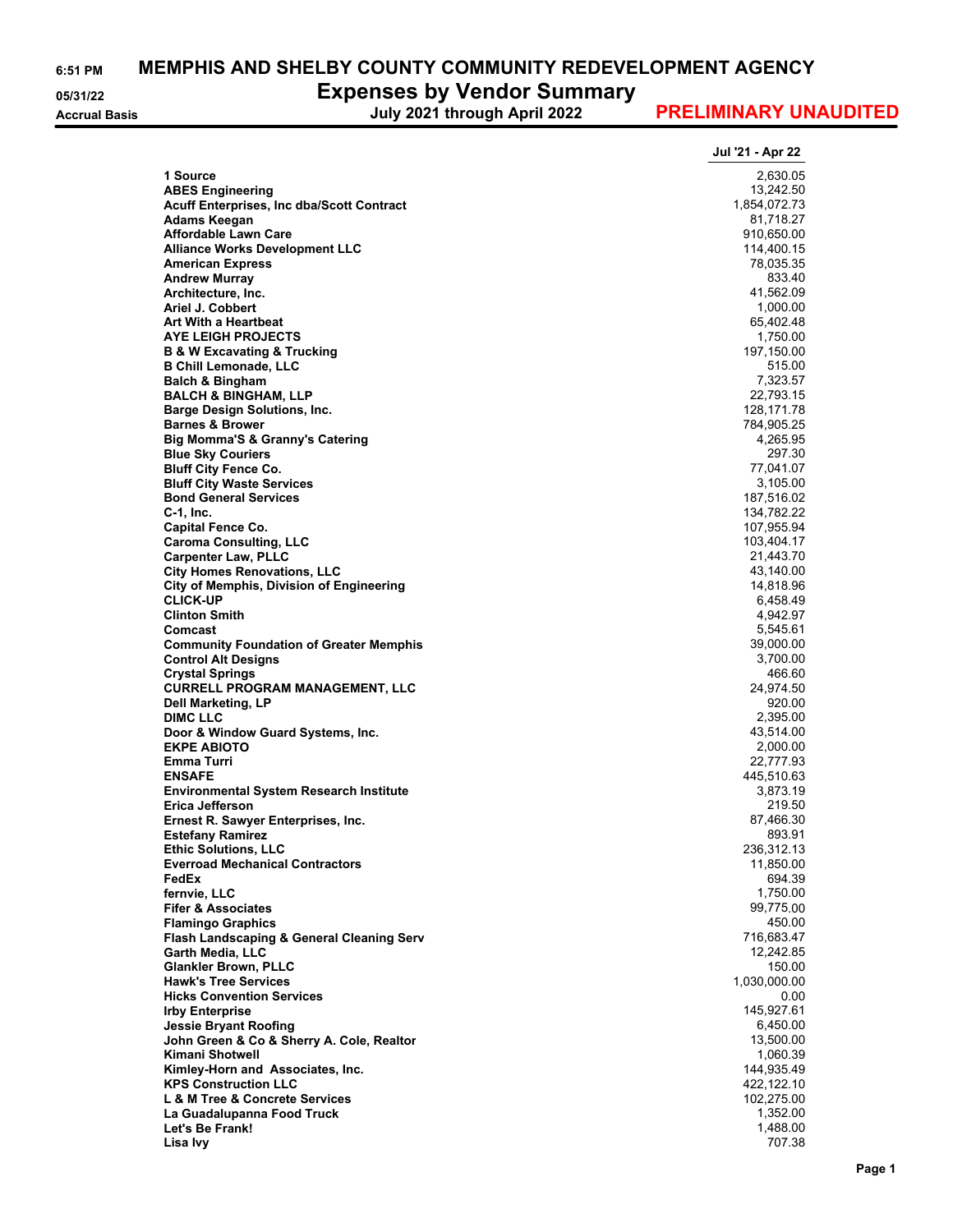# **6:51 PM MEMPHIS AND SHELBY COUNTY COMMUNITY REDEVELOPMENT AGENCY 05/31/22 Expenses by Vendor Summary**

**Accrual Basis July 2021 through April 2022**

|                                                                               | Jul '21 - Apr 22         |
|-------------------------------------------------------------------------------|--------------------------|
| <b>LONDON BRUCE</b>                                                           | 360.00                   |
| <b>Malasri Engineering, PLLC</b>                                              | 44,574.94                |
| <b>Malcolm Jenifer</b>                                                        | 840.00                   |
| <b>Marcus D. Ward, PLLC</b>                                                   | 63,160.33<br>954,200.00  |
| <b>Mejia Tree Service</b><br><b>MEMPHIS BUSINESS ACADEMY</b>                  | 300.00                   |
| <b>Memphis Fence Company</b>                                                  | 84,260.00                |
| <b>Memphis light</b>                                                          | 107,618.00               |
| <b>Memphis Light Gas and Water Division</b>                                   | 9,478.29                 |
| <b>Mempops Mobile</b>                                                         | 663.00                   |
| MuniCap Inc.                                                                  | 29,456.25                |
| <b>Myles Properties</b><br><b>National Housing &amp; Rehabilitation Assoc</b> | 245,309.49<br>450.00     |
| <b>Neighborhood Christian Center</b>                                          | 9,966.18                 |
| <b>Network Construction &amp; Janitorial</b>                                  | 111,599.35               |
| <b>NEW BALLETT ENSEMBLE AND SCHOOL</b>                                        | 2,150.00                 |
| <b>New Tri-State Defender</b>                                                 | 1,170.00                 |
| <b>NOLAN</b>                                                                  | 1,950.00                 |
| Novatech, Inc.<br><b>OCTAVIA JONES</b>                                        | 3,017.24<br>400.00       |
| Office Depot, Inc.                                                            | 196.57                   |
| <b>OPTIMUM-MONROE BALLARD</b>                                                 | 5,823.90                 |
| Orkin, LLC                                                                    | 4,771.20                 |
| <b>OSB Services, LLC</b>                                                      | 2,947.07                 |
| <b>Pat K MaGruder</b>                                                         | 410.40                   |
| <b>Patriot Security Group</b><br><b>Paulsen Printing Company</b>              | 1,029.00<br>5,040.89     |
| <b>Pete Mitchell &amp; Associates</b>                                         | 24,310.00                |
| <b>PFM Financial Services, LLC</b>                                            | 8,045.00                 |
| <b>Pinnacle Bank</b>                                                          | 80.00                    |
| <b>Pops Old School Hotdogs</b>                                                | 1,517.00                 |
| <b>Portrait Transportation</b><br><b>Powers Hill Design LLC</b>               | 169,910.72<br>195,785.00 |
| <b>PRIZM ENSEMBLE</b>                                                         | 1,600.00                 |
| <b>Promise Development Corporation</b>                                        | 87,768.50                |
| <b>Quinn's Family Landscaping</b>                                             | 190,435.69               |
| <b>Rainbow Pest Control, Inc.</b>                                             | 1,359.00                 |
| <b>Recreational Concepts</b>                                                  | 108,393.76               |
| <b>Reginald Randolph</b><br><b>Regions Bank</b>                               | 1,500.00<br>2,500.00     |
| <b>Rhodes Construction Company</b>                                            | 271,016.52               |
| <b>Robert Half</b>                                                            | 37,245.00                |
| <b>Robinson Tree</b>                                                          | 1,000,695.00             |
| <b>Rosalyn Willis</b>                                                         | 4,573.61                 |
| Rosenblum Goldenhersh<br><b>Rosewood Renovations</b>                          | 10,040.50<br>13,659.83   |
| <b>SCHWEND LANDSCAPE MANAGEMENT</b>                                           | 27,825.00                |
| <b>Shinaults Cleaning and Landscaping</b>                                     | 10,572.74                |
| <b>SIGNWORKS</b>                                                              | 628.28                   |
| <b>Sol Engineering Services, LLC</b>                                          | 142,551.20               |
| <b>Sponseller &amp; McGry Construction</b><br><b>SR Consulting, LLC</b>       | 954.00                   |
| St. Mary's Episcopal Cathedral                                                | 14,612.88<br>686.67      |
| State of Tennessee, Div. of Remediation                                       | 3,125.00                 |
| <b>STEPHEN LEE</b>                                                            | 800.00                   |
| <b>TacoNGanas, LLC</b>                                                        | 7,750.00                 |
| Tamburrino, Inc.                                                              | 8,596.41                 |
| <b>TAUBKEN FILM AND VIDEO</b><br><b>Tech Fix, LLC</b>                         | 1,500.00<br>96,871.26    |
| The Daily News Publishing, Inc.                                               | 837.39                   |
| The Hagler Law Group, PLLC                                                    | 56,420.34                |
| <b>TIVIC Construction, Inc.</b>                                               | 374,408.93               |
| <b>Torti Gallas + Partners</b>                                                | 677.50                   |
| <b>Trotz Real Estate Services, Inc.</b><br><b>ULINE</b>                       | 44,600.00<br>40.50       |
| V. Lynn Evans, CPA                                                            | 3,075.00                 |
| <b>Vital Records Control</b>                                                  | 1,051.73                 |